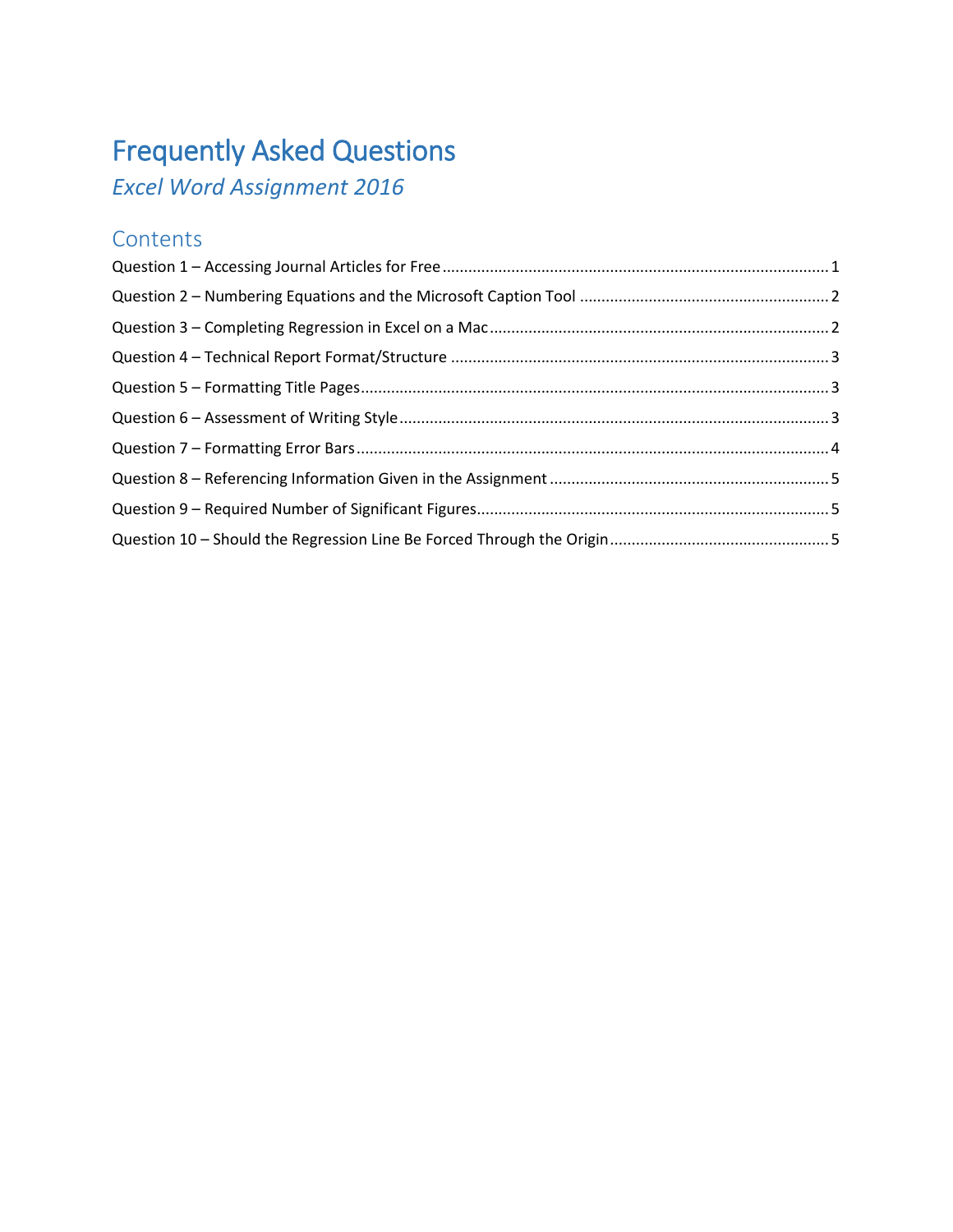# <span id="page-1-0"></span>Question 1 – Accessing Journal Articles for Free

### **I do not seem to be able to access the full journal article in Question #2 without purchasing it. Is there a way that my Queen's University NetID would enable me to view the full article or other journals?**

You can gain full access to the journal article(and thousands of others) using your Queen's NetID.

You will find this useful to know next year  $\odot$ .

Here are the steps to do so:

- 1) Visit the Queen's University Library website at: <http://library.queensu.ca/home>
- 2) Select **Off-Campus Access**



- 3) You will be taken to a page where you can login with your NetID and Password.
- 4) You will now be taken to the following page:

| Connect From Off-Campus<br>Licensed for Lat low success called Generic Interesting                                                                                                                                                                                                                                                                                                     | Lopinia.                                                                                                                                                                                                                                                                                                                                |
|----------------------------------------------------------------------------------------------------------------------------------------------------------------------------------------------------------------------------------------------------------------------------------------------------------------------------------------------------------------------------------------|-----------------------------------------------------------------------------------------------------------------------------------------------------------------------------------------------------------------------------------------------------------------------------------------------------------------------------------------|
| Ga to UNL<br>Contract a Roman Warehousekeep at<br>Queen's Off-Campus Resources<br>$+$ 3.0 Detabases A.E. $-$<br>L. Library Interior c.<br>a. Digital Chester Hartshall<br>. Tomma busid.<br>+ DCAT Library Company<br>in DROCONAR<br>a. 3d Juneau A.C.<br>a Toyota Schutz<br>$-$ + 3 seconds 4 i.es Expos<br>4. Lappiner<br><b>Section Advised</b><br>e 14 il transatorio distinguista | About Off-Campus Access<br>at ABSATEAMATE TRESPASS ASSAULT<br>time to say the off-spinars with price stress) :<br>+ Restrictions<br>Il perienting problem are of various access?<br>Senior as a malarage - and the control of the con-<br>A 1991 artists Life Treater<br>Capital African program of L.C. Scout's<br><b>Service Ave.</b> |
| at Christian Addition Park<br>a Wesleyge Links<br>. Interest Holat Books<br>a Scholary Parke smokely<br>a rich of filming                                                                                                                                                                                                                                                              |                                                                                                                                                                                                                                                                                                                                         |

- 5) Insert the URL for the journal article, and click **Go!**.
- 6) You should now have the option of full access to the article.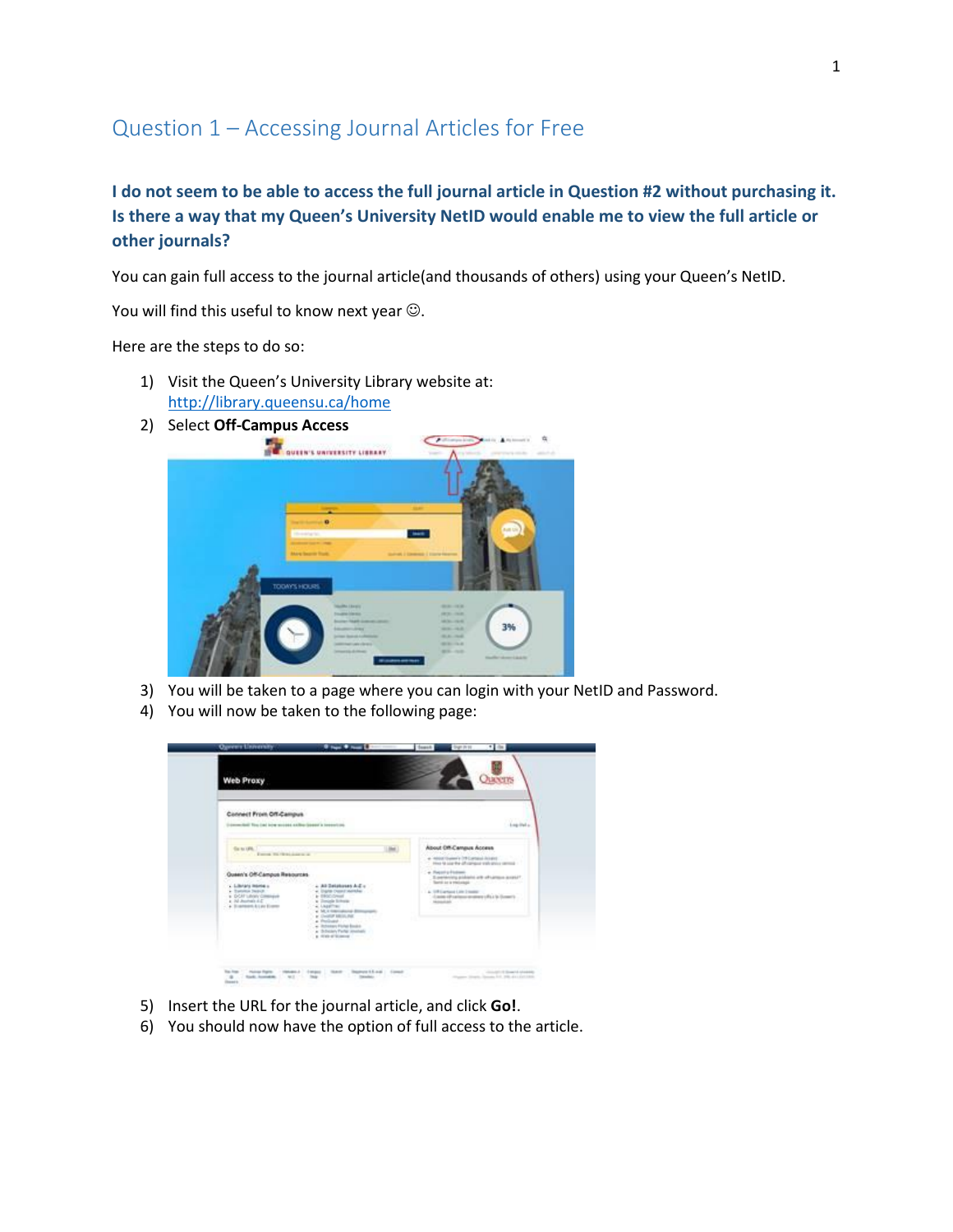# <span id="page-2-0"></span>Question 2 – Numbering Equations and the Microsoft Caption Tool

### **Do I need to use the Microsoft Caption tool to number the equations in my report? Similarly, should I be using the Microsoft Caption tool to generate a List of Equations?**

You are not expected to use the Microsoft Caption tool to generate your equations. Similarly, you do not need to include a List of Equations.

Instead, you should insert your equations using the Microsoft Equation Editor and number them manually. Any equations you use should be referenced at least once by number in the explanatory text.

Please remember that you are expected to use the Microsoft Caption tool to generate table and figure captions, and you should include a List of Figures and List of Tables.

#### *Example*

Specific weight is the weight per unit volume whereas density is the mass per unit volume. Specific weight is therefore proportional to the density of the fluid, as given by Equation 2.

#### $\gamma = \rho g$  (2)

# <span id="page-2-1"></span>Question 3 – Completing Regression in Excel on a Mac

### **I am having trouble using StatPlus to complete the regression analysis in Question #2. How can I complete a regression analysis in Microsoft Excel on a Mac?**

What version of Excel are you using?

If you have not already, you should download Microsoft Excel **2016**.

It is available for free to all Queen's University students. I have included a link explaining how to download it below:

<http://www.queensu.ca/its/microsoft-office-365/office-365-proplus/tutorials/download-install-mac>

Microsoft Excel 2016 for Macs has been much improved, and you will not need to use StatPlus, which can be quite restrictive. Once you have Microsoft Excel 2016 downloaded, like the students using PCs, you should make sure you enable the 'Analysis Toolpak' plug-in. It is quite easy!

Instructions for how to do so are included below:

[https://support.office.com/en-us/article/Load-the-Analysis-ToolPak-in-Excel-2016-for-Mac-617afc33-](https://support.office.com/en-us/article/Load-the-Analysis-ToolPak-in-Excel-2016-for-Mac-617afc33-4af8-4530-b132-7b4e938890d0) [4af8-4530-b132-7b4e938890d0](https://support.office.com/en-us/article/Load-the-Analysis-ToolPak-in-Excel-2016-for-Mac-617afc33-4af8-4530-b132-7b4e938890d0)

Once you have the 'Analysis Toolpak' enabled, you can use the instructions for performing a regression analysis provided for PCs. You should not have any trouble with the software restricting your confidence intervals J. I have attached the instructions for performing regression using the 'Analysis Toolpak'.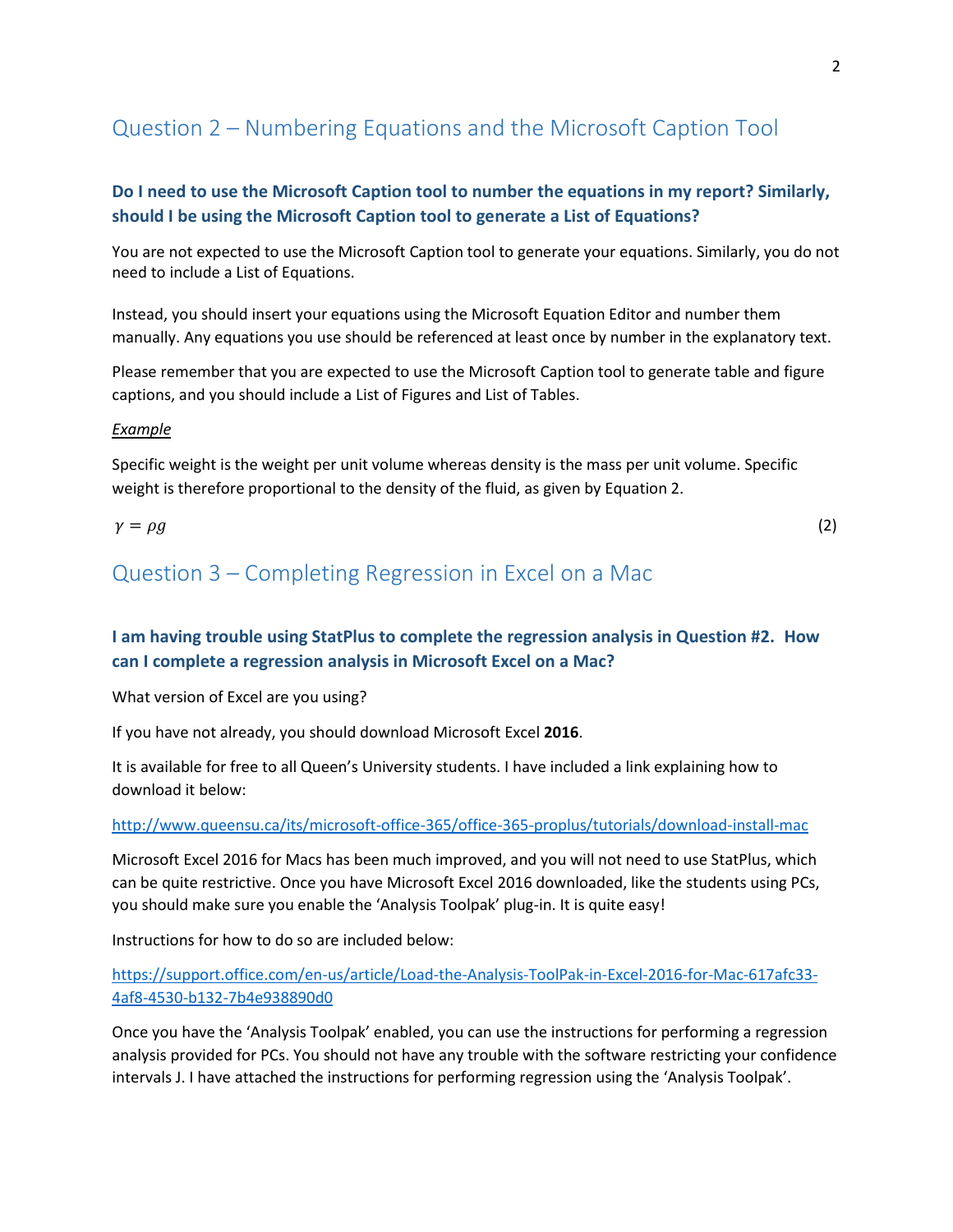## <span id="page-3-0"></span>Question 4 – Technical Report Format/Structure

### **When I looked at examples of writing technical reports I realized it required a lot more than what is described in the assignment. Are we writing ONE technical report or TWO technical reports, one for each question?**

You are only expected to make ONE report.

We understand that formatting this report can be a little bit challenging because there are two questions, so we recommend you follow the suggested format outlined in the "**To Hand In**" section of the assignment instructions for each question.

Please also refer to the "**Formatting Requirements**" which begin on Page 3 of the assignment instructions.

Do not forget to include a Table of Contents, List of Figures, List of Tables, and References section.

# <span id="page-3-1"></span>Question 5 – Formatting Title Pages

### **The formatting for the title page is not thorough. What font, justification, spacing, and etc, should I use? Can I use a template?**

As long as you include all of the required information (name, student number, course number (APSC 100), and submission date), there are no other strict formatting guidelines/requirements for your title page. **Simple is best**!

We recommend using a standard font such as Calibri, Arial, or Times New Roman. Personally, for my title pages (not for the body of my reports) I often use centre justification and larger than an 11 point font.

As long as you include all of the required information, you could use a template (Microsoft Word provides some).

# <span id="page-3-2"></span>Question 6 – Assessment of Writing Style

### **I am finding myself researching other universities/resources to see guidelines and examples of reports. Am I doing something wrong or is technical report writing supposed to be a bit challenging? Is this assignment ONLY/heavily about formatting using Excel and Word or does it also heavily focus on writing skill?**

This assignment certainly can be challenging. The first time you put together a technical report, properly format your document, integrate your Excel work, etc. can be time-consuming and tricky. The great thing, however, is that once you successfully complete one report, you will find it is much easier and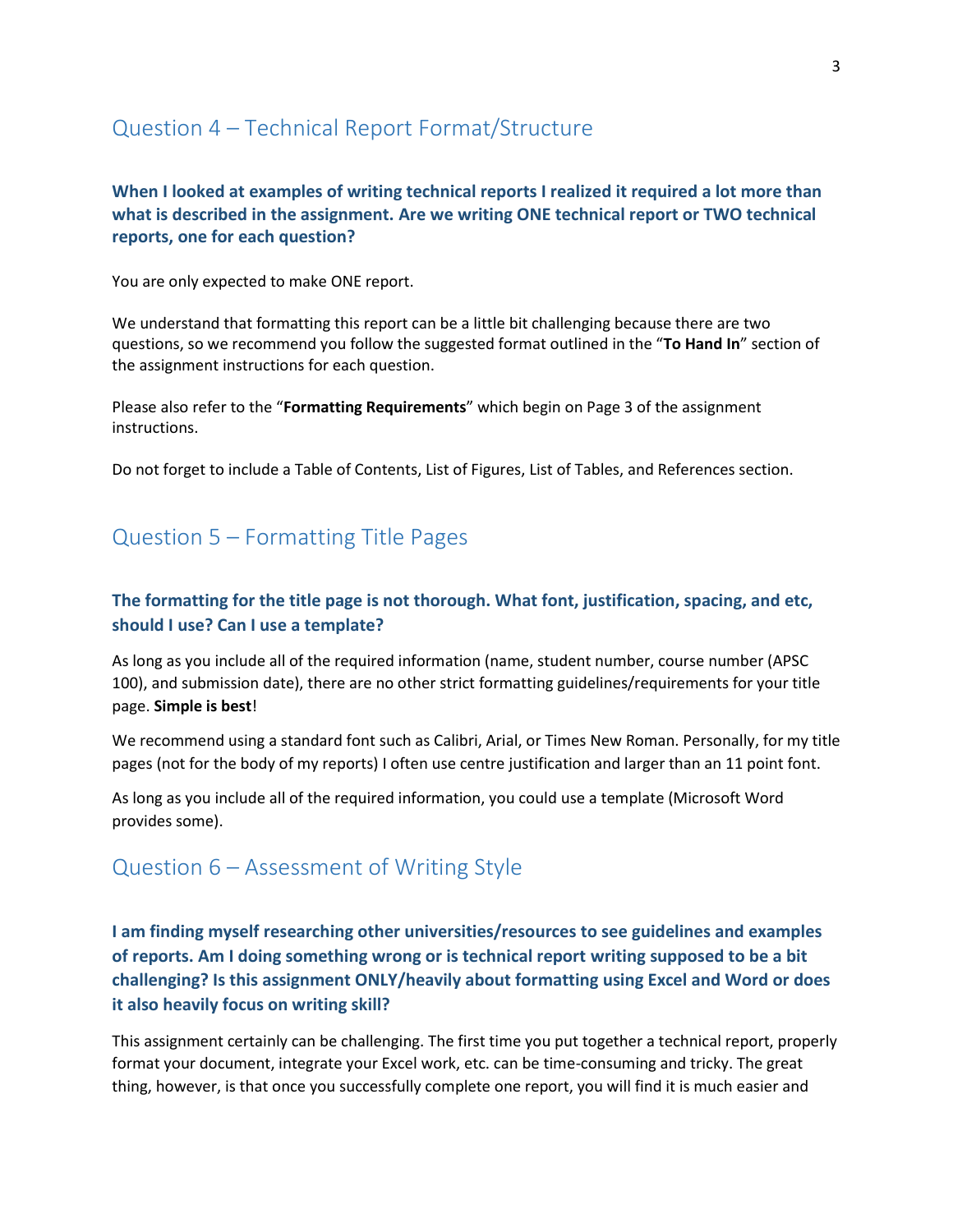faster to complete subsequent reports. This assignment is meant as an introduction and review of the skills you will need/develop when writing formal technical reports in APSC 100 Module 2.

It doesn't hurt to consult other resources, but it is important to remember that the expectations for this assignment differ than those at other universities and other technical reports. In this assignment, while still important, less emphasis is placed on the explanatory text used in longer formal, technical reports. As you can see by the marking rubrics, significant weighting is given to proper Word/ Excel use, formatting, and data analysis. **I would focus closely on the formatting requirements, required content, and expectations specified in the Assignment Instructions and Rubric.** As long as you follow those, you should achieve a great result! Your writing style will be assessed, primarily, in the "Descriptive text at the beginning and end of each solution" category of the Microsoft Word rubric.

# <span id="page-4-0"></span>Question 7 – Formatting Error Bars

### **I'm working on Question 1 of the assignment and having trouble formatting the error bars for Rory's data because some of the error bars are hard to see. Is there another way I could format the error bars so they're easier to see?**

We do expect that the error bars will be quite small, but it is important that they are as **visible**.

Your objective should be to make the comparative lengths of the error bars as visible as possible, **without jeopardizing the distribution/comprehension of your data**.

I have included some tips to make your error bars more visible below.

I do think it is important to note that in some cases, despite your best efforts, due to very small uncertainties (such as the situation you referenced), the **heads of the error bars may appear to be touching some data points**.

For the purposes of this assignment, this is acceptable as long as:

-the bars are **visible/clearly present**

- you have made an effort to format your line/data points/error bars to make your error bars as clear as possible

-you have adjusted your axis if it doesn't significantly jeopardize the distribution of your data

- the error bars for data points with larger uncertainties are very clear

#### *Error Bar Formatting Tips*

- 1. Significantly **reduce the thickness of the line of best fit**. As long as it is visible, having a thin line of best fit is acceptable, and may make your error bars more clear.
- 2. Similarly, reduce the size of your data points. Personally, I frequently use the smallest data marker size possible (size 2).
- 3. Consider changing the shape of your data point markers. Certain shapes may block your error bars more than others.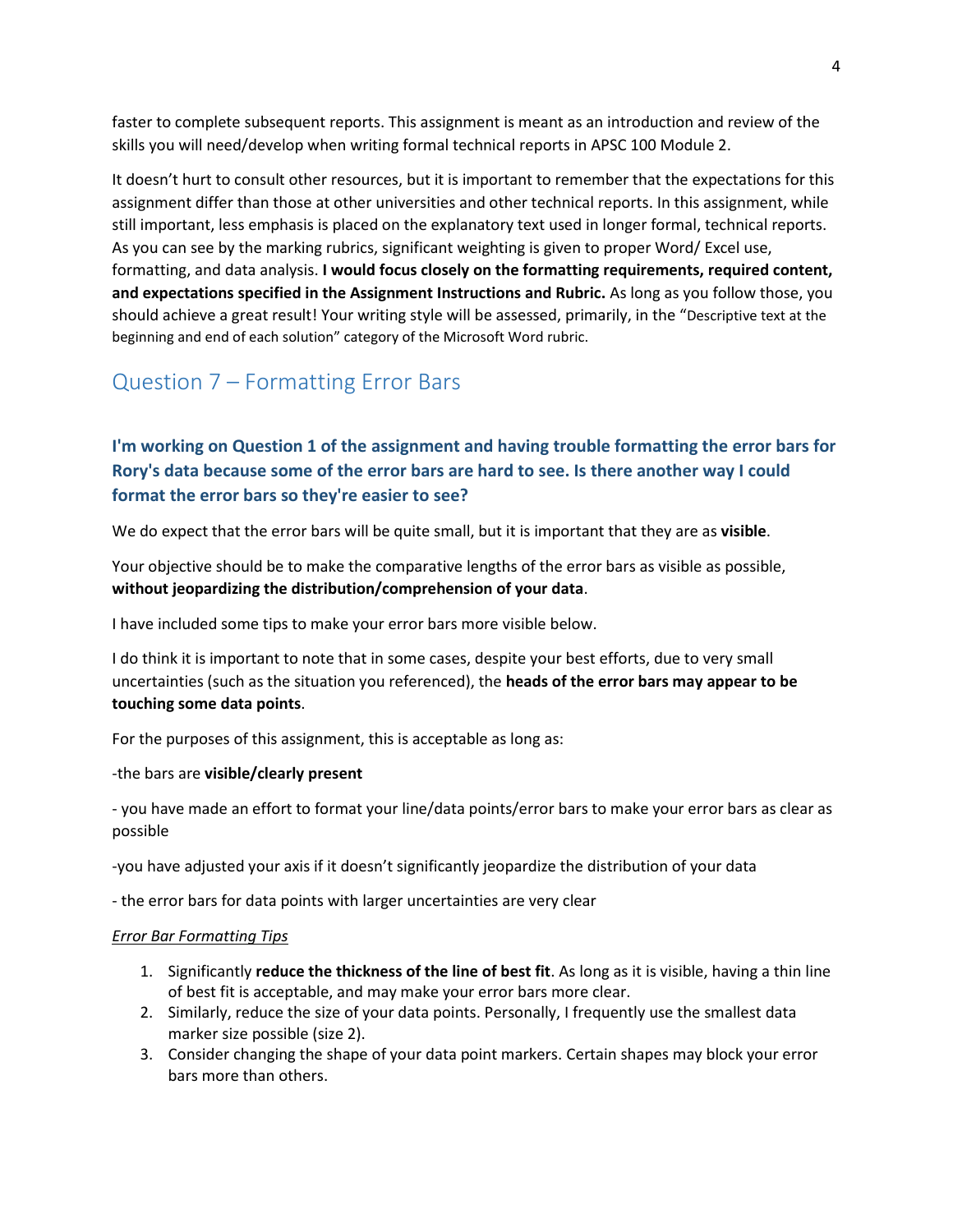- 4. Consider changing the "arrow type" of your error bars (this is the marker on each end of your error bars). Personally, I frequently use a straight line/no arrow "cap" to my error bars.
- 5. Often error bars are automatically grey in colour. You could consider darkening them.

# <span id="page-5-0"></span>Question 8 – Referencing Information Given in the Assignment

**Should we be citing the information given to us in the assignment outline? If we are using this info in our report should we cite it referencing the assignment sheet or looking to find the website that information was from and citing that?**

It is always good practice to cite any information you are using in your report that was obtained from external sources.

With this in mind, it would be a good choice to cite any information taken from the assignment outline that is not common knowledge.

To do so, it is acceptable to cite the assignment outline itself, rather than the websites the information was from.

The assignment outline is an unconventional type of source to cite, so we completely acknowledge that it may be challenging to find a conclusive IEEE format to use.

Don't worry too much, but do be sure to include as much information about the source as possible.

Don't forget that you must also cite, **at minimum, one journal article in Question 1**.

## <span id="page-5-1"></span>Question 9 – Required Number of Significant Figures

### **Are we rounding to 4 significant figures the entire time during our calculations (such as in our tables or the equation for the line of best fit), or just for the final answers?**

**If not told otherwise**, you should round to 4 significant figures for all numerical answers, including those in tables/ equations for the line of best fit.

That being said, in certain cases the assignment instructions do ask you to round to a different number of significant answers (e.g. Question 1 Step 1), so in those cases you should obviously not round to 4 significant figures. Be sure to review the instructions carefully!

# <span id="page-5-2"></span>Question 10 – Should the Regression Line Be Forced Through the Origin

**When I am making my residuals and residual plot, should I assume this point passes through origin (assuming it equals 0) or be specific and not check the box "passing through origin"?**